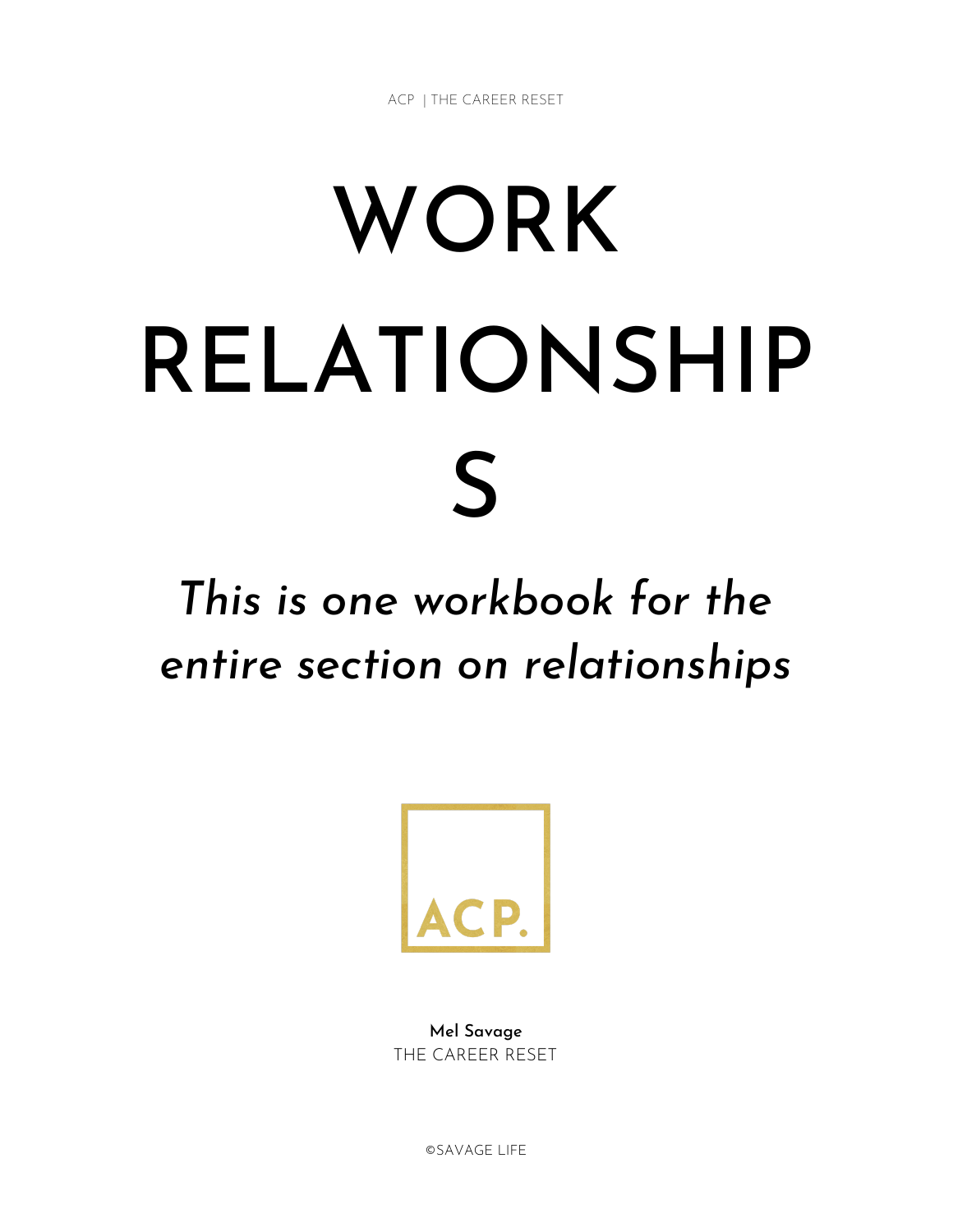ACP | THE CAREER RESET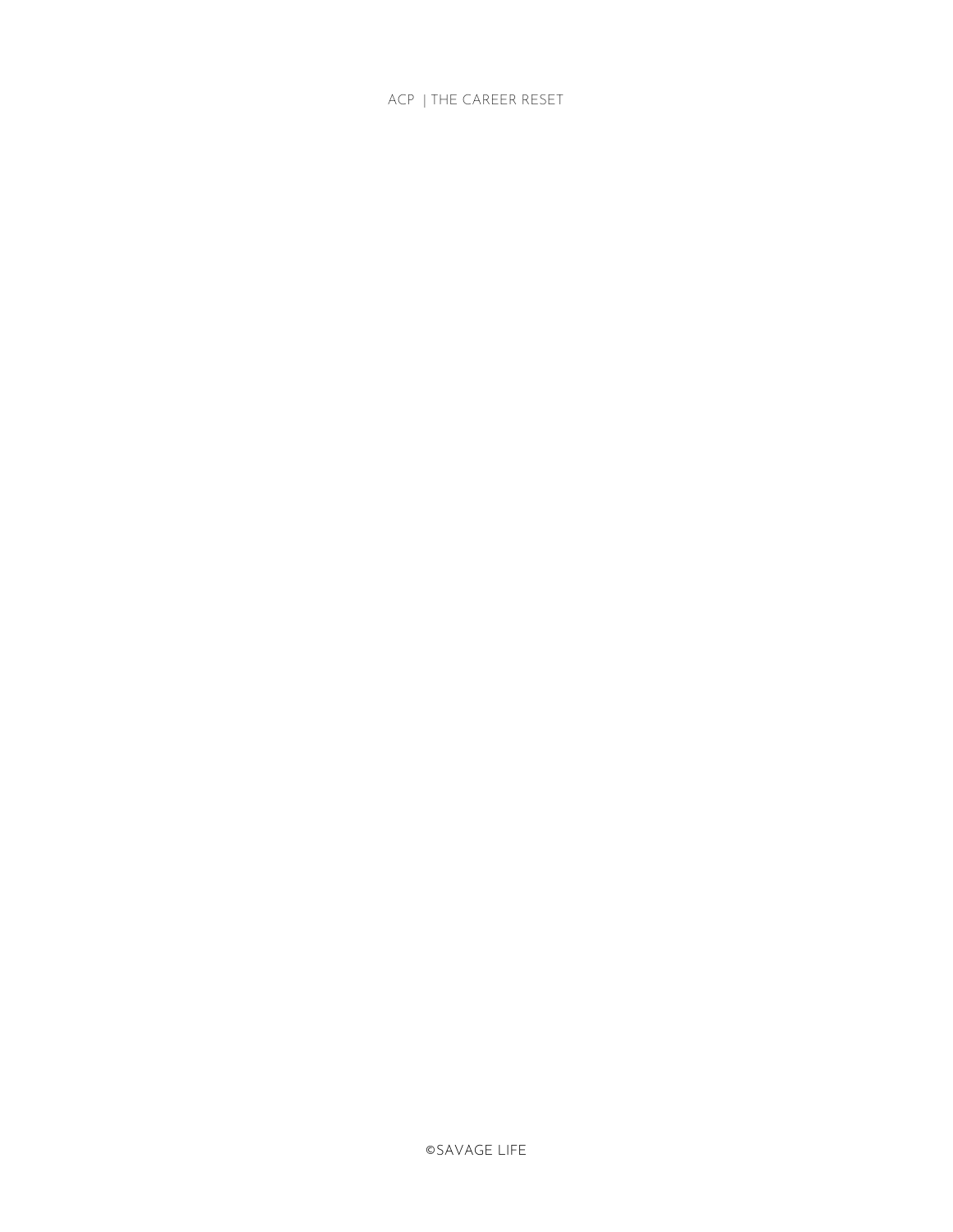# The Pursuit of Happiness



This is one workbook for all the lessons in the relationship section.

This workbook is dedicated to your relationship with ONE person. You will pick a person of focus and then fill in the workbook. And if you have someone else you want to do this work with, then just reuse the workbook.

Don't get stuck. Write what comes to your mind. If you're really stuck on a question, ask yourself why. Is it something you want to avoid looking at? If so, bring it to coaching. It can be the thing that is keeping you suffering in the relationship.

# PICK A PERSON OF FOCUS.

I recommend that you pick someone you have a bit of trouble loving and want to improve your relationship with them.

# JUDGE THIS PERSON.

Do not hold back. Write down all the thoughts you have about this person. The good, the bad and the ugly. Get it out of your head. One sentence per line below. Don't edit yourself or try to be appropriate or kind.

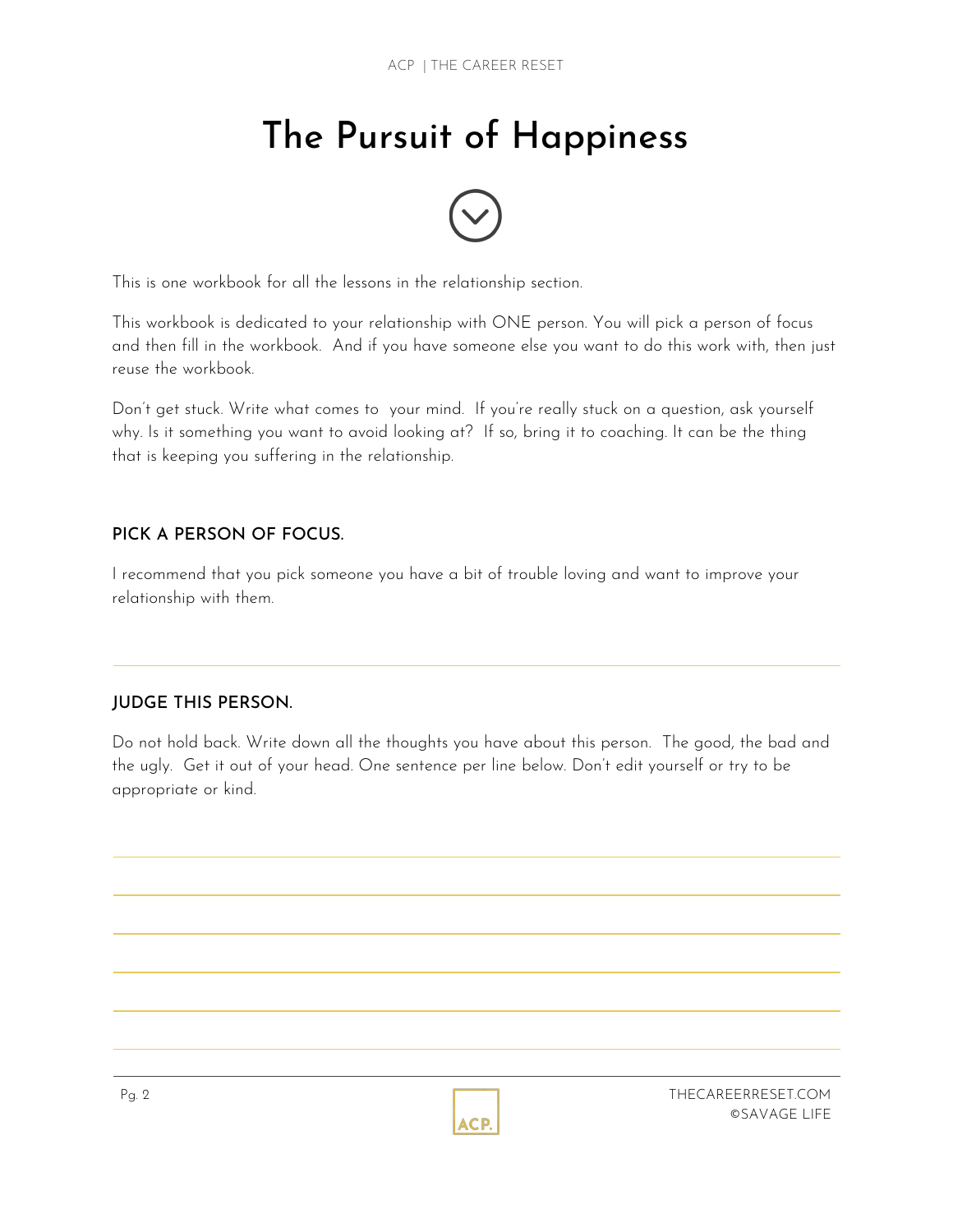| Pg. 3 |      | THECAREERRESET.COM |
|-------|------|--------------------|
|       | ACP. | ©SAVAGE LIFE       |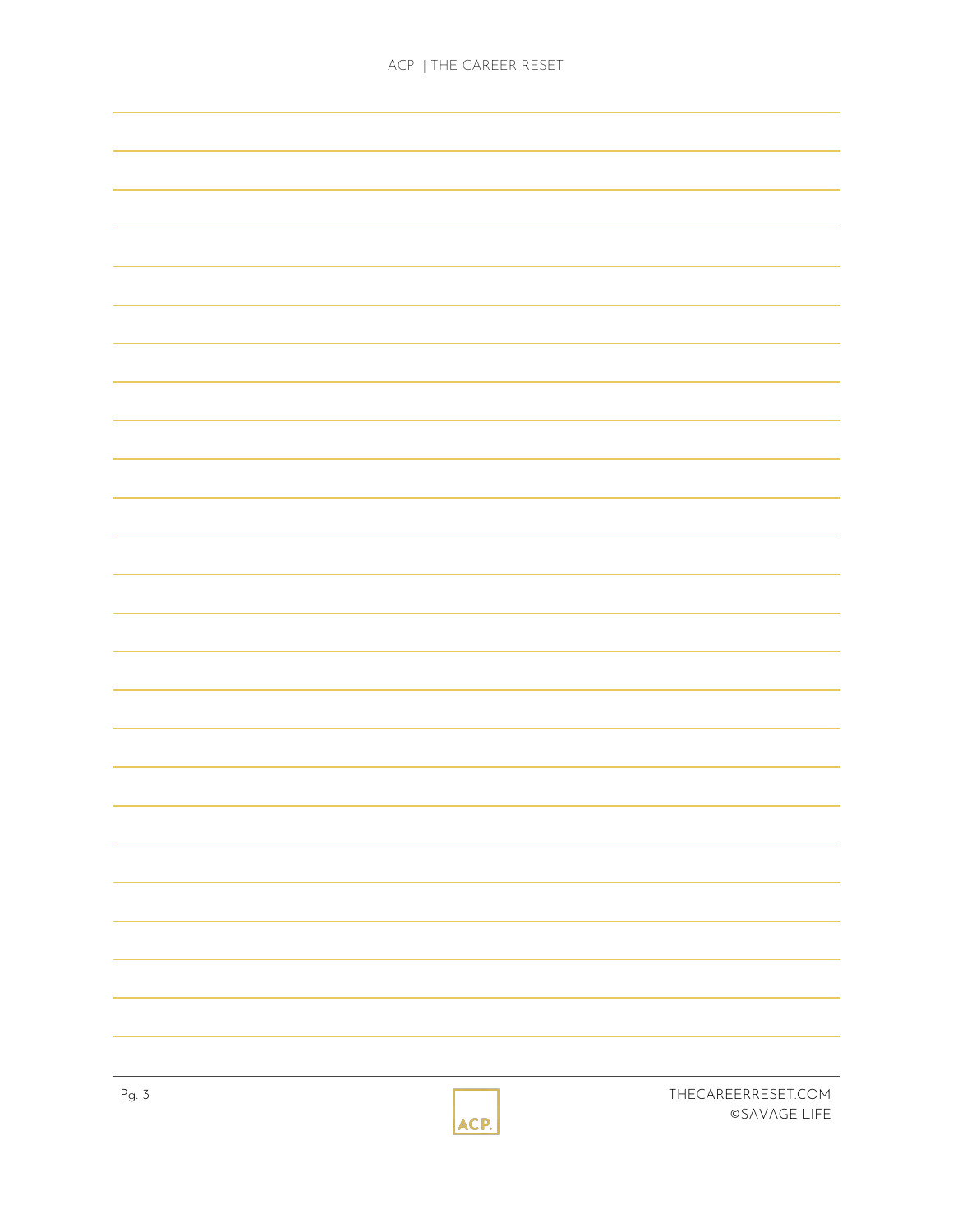# GO BACK THROUGH THE LIST. CIRCLE THE JUDGMENTS THAT ARE ALSO TRUE ABOUT YOU.

Notice that many of the judgments you have about others, you also have about yourself.

# WHAT DO YOU THINK THIS PERSON THINKS ABOUT YOU?

# WHAT DO YOU THINK ABOUT YOURSELF IN CONTEXT OF THIS PERSON?

Don't hold back here either. Include all the judgments; good, bad, arrogant, confident, condescending, shameful… get it all out.

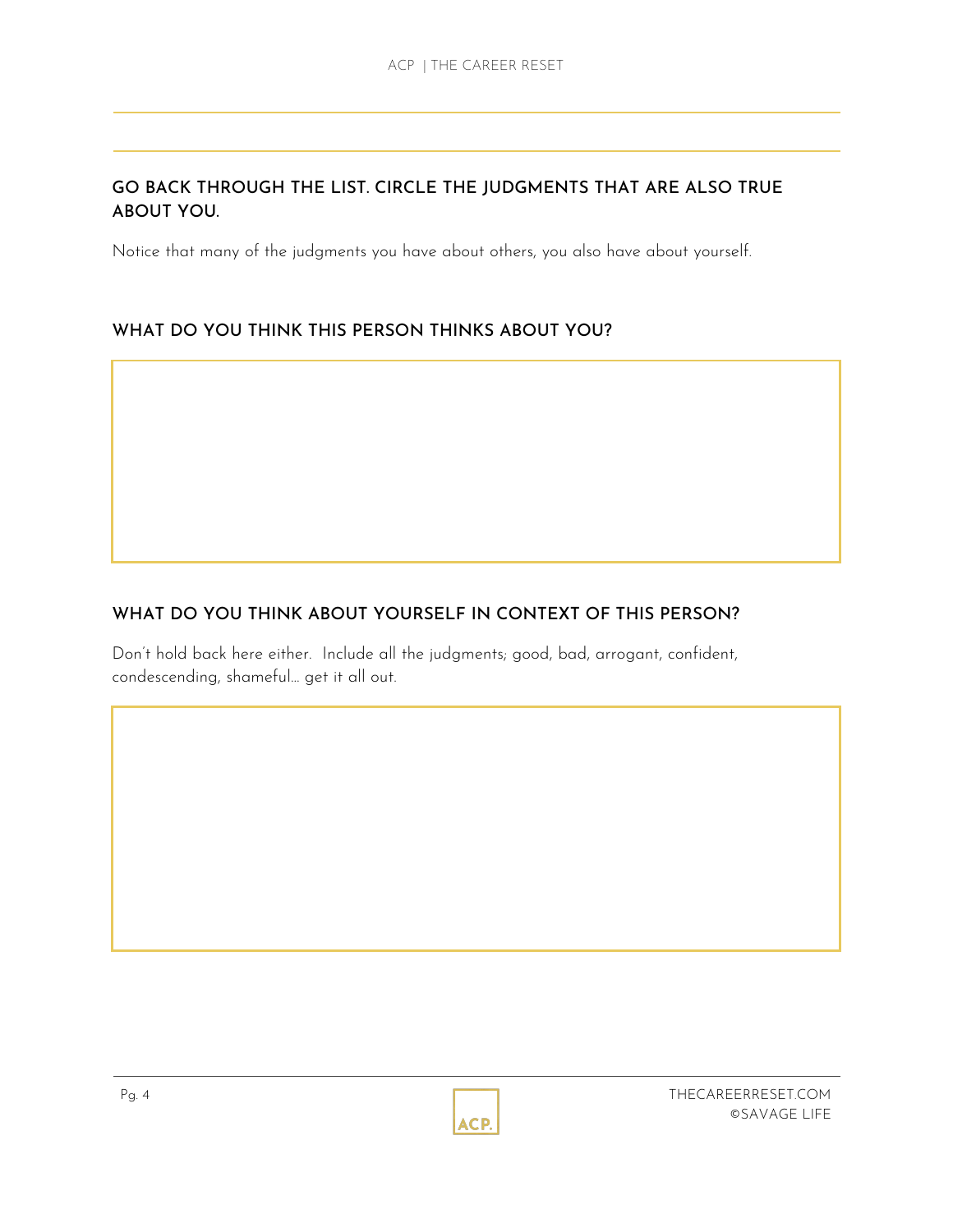#### DESCRIBE THE UNWRITTEN RULE BOOK YOU HAVE FOR THE PERSON.

What are your expectations of them? What do you most want them to do, and why? Let yourself go to a perfect world where they do *exactly* what you want them to do and when you want it.

Be specific and allow yourself to be outrageous.

# NOW THINK ABOUT WHAT YOU WOULD BE THINKING AND FEELING IF THEY DID ALL THESE THINGS PERFECTLY

Notice that you can think and feel these things anyway.

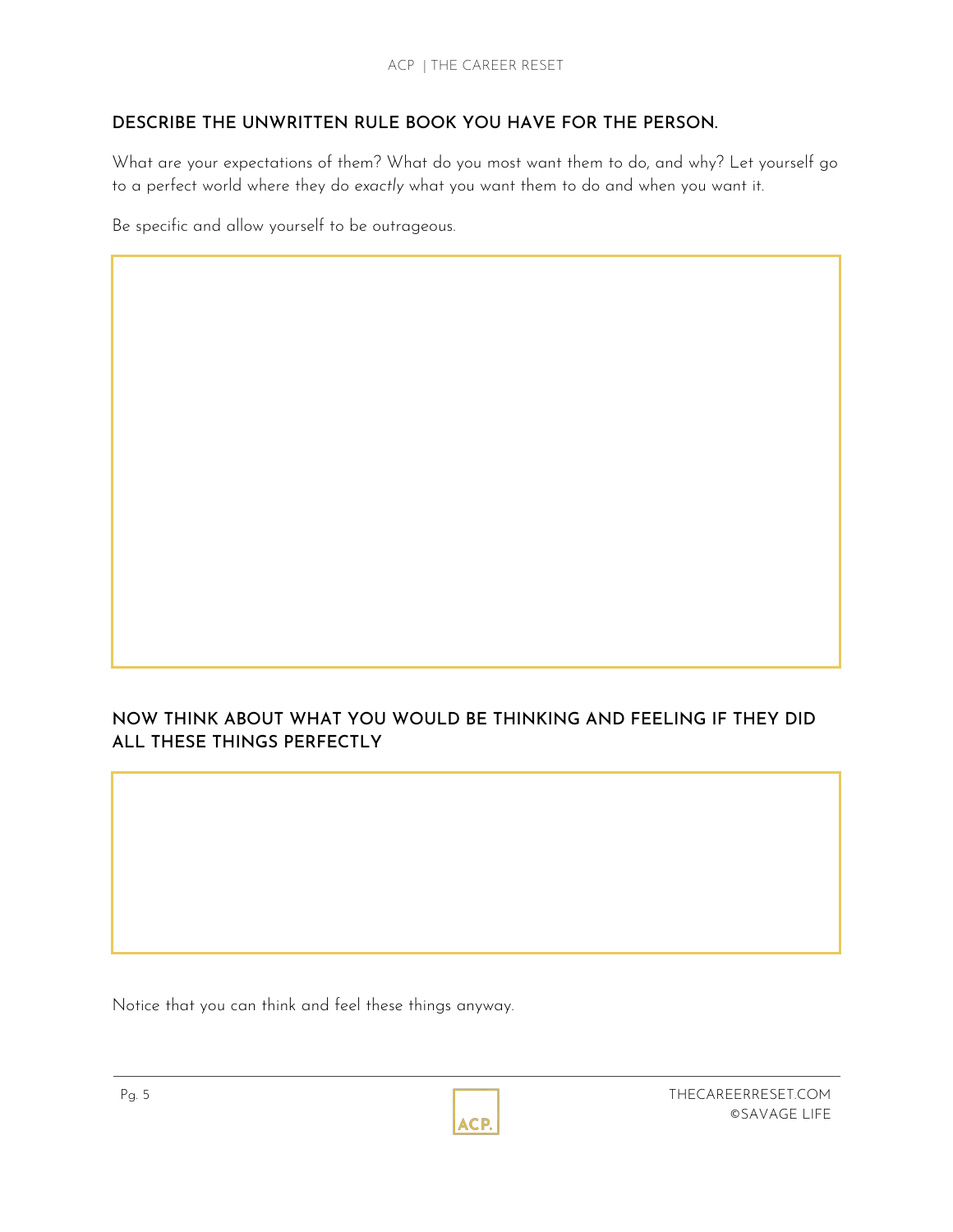## ALLOW THEM TO BE WHO THEY ARE MEANT TO BE.

Who are they? What do they do? How do they act? What are they consistent in? When you aren't trying to control or interfere, who are they in their actions?

# WHY DO YOU IMAGINE THEY DO THESE THINGS AND ARE THIS WAY?

What do you imagine their thoughts are that are driving their actions?

# WHAT IS YOUR ABILITY TO LOVE THIS PERSON?

Note love can be a combination of acceptance, compassion, understanding, kindness, etc. You don't have to be IN LOVE with them.

When thinking of love in this way, do you love this person unconditionally? Why or why not? Make a note below of when you do love them and when you try to withhold love or not feel love for this person. Remember, their lovability is 100%, so what's your excuse when you don't love them?

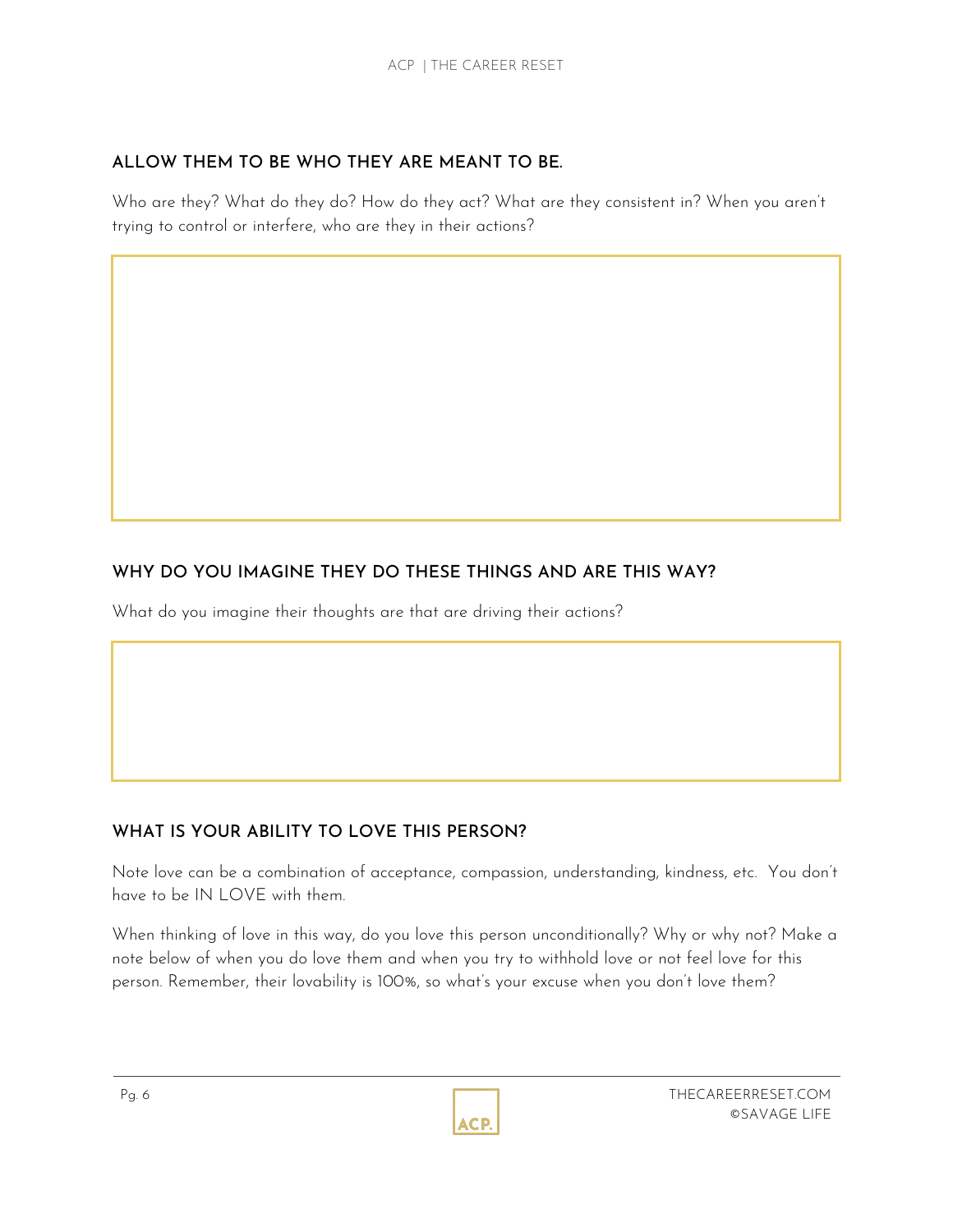# HOW DO YOU SHOW UP IN THIS RELATIONSHIP?

Do you show up knowing that *your* lovability is 100%? Do you try to get them to love you more for your sake? How? Does it work? Why or why not?

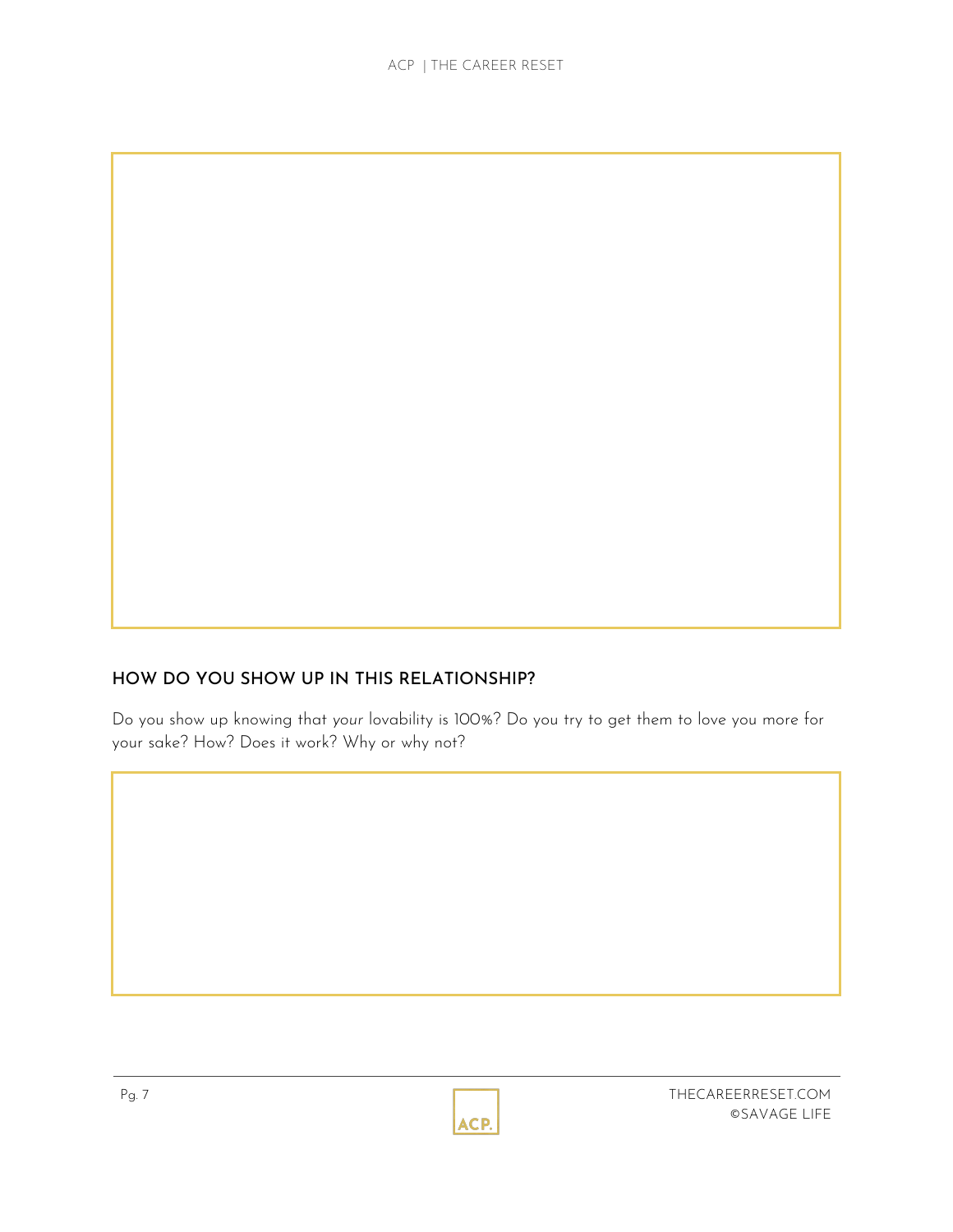#### ARE THERE BOUNDARIES YOU WANT TO SET WITH THIS PERSON?

What are they? Remember a boundary is what you will do if the other person does something, *e.g. when you ask me to work late without notice, I'm going to say no.*

# WHAT IS THE WORST THING THAT COULD HAPPEN IF YOU SET THAT BOUNDARY?

Are you willing to love that person even if the worst happens?

Are you willing to love yourself even if the worst happens?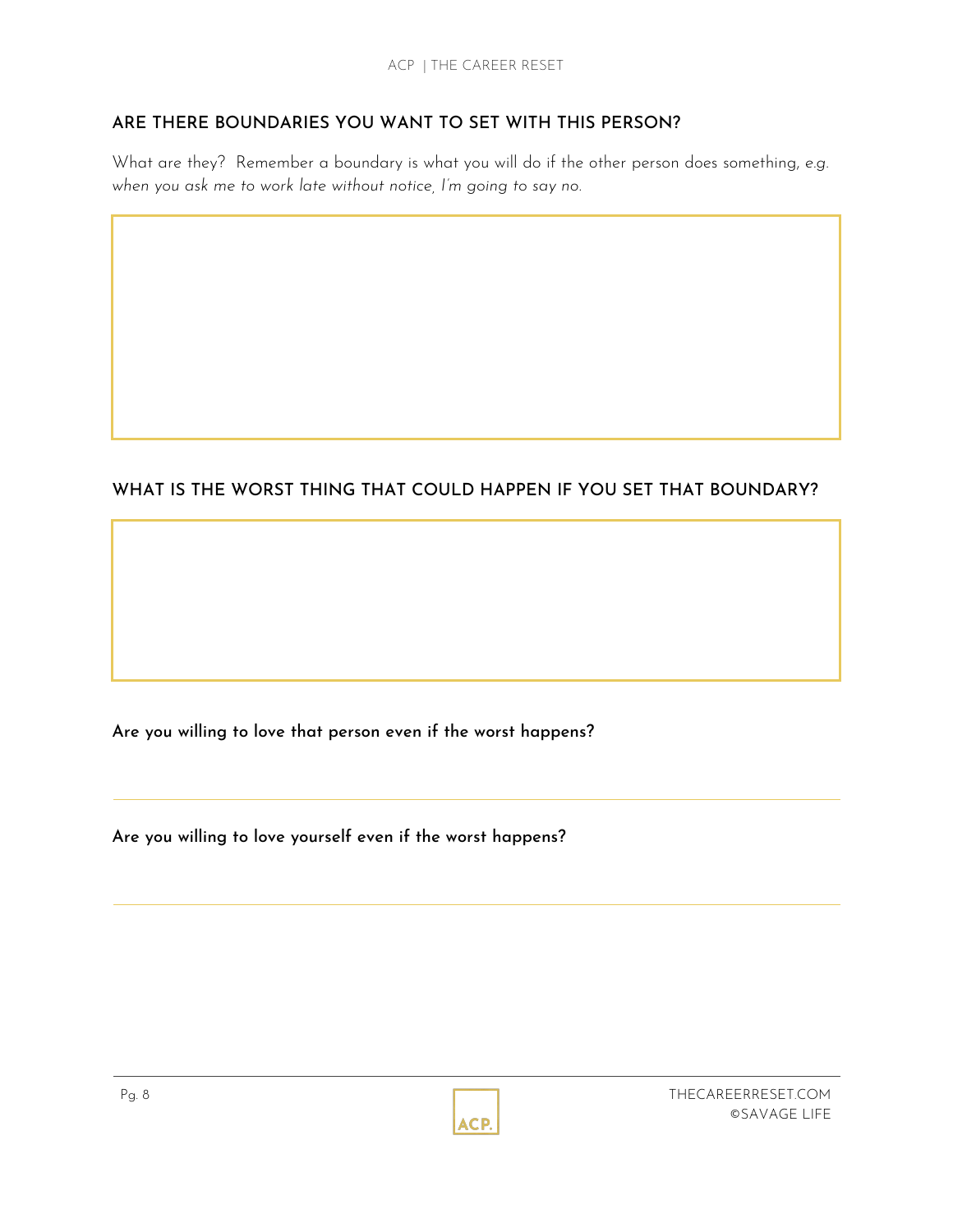## WHO DO YOU WANT TO BE IN THIS RELATIONSHIP?

In other words, what kind of employee, boss, peer, etc., do you want to be? Make sure you think about this separately from the other person's behaviour—don't let that determine who you are. *Decide* who you want to be. Take some time to really write it all out.

#### How do you want to feel? Why?

How do you want to act and show up?

### What do you want to give and offer to this person?

It doesn't have to be a physical thing. It could be how you show up for them, treat them, think about them.

*E.g. I want to always give them the benefit of the doubt*

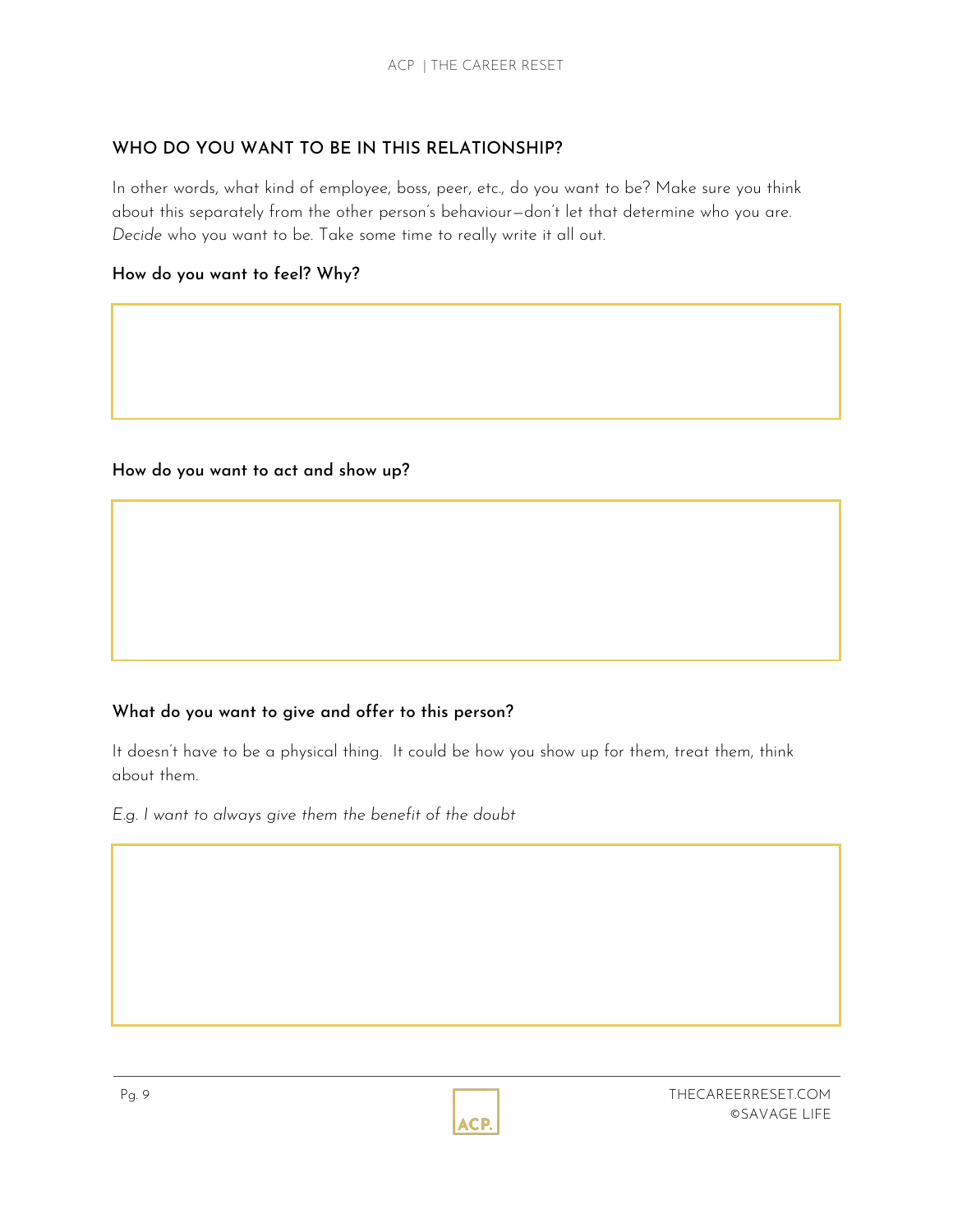#### HOW DO YOU WANT TO THINK?

Remember that your relationship with someone is all about your thoughts about them and yourself within that relationship. You don't have to agree with everything they do to appreciate them. Your thoughts about this person creates YOUR experience in this relationship. What kind of experience do you want to have?

There are three categories of thoughts you need to manage in each relationship:

#### How do you want to think about yourself in this relationship?

How do you want to think about them in this relationship?

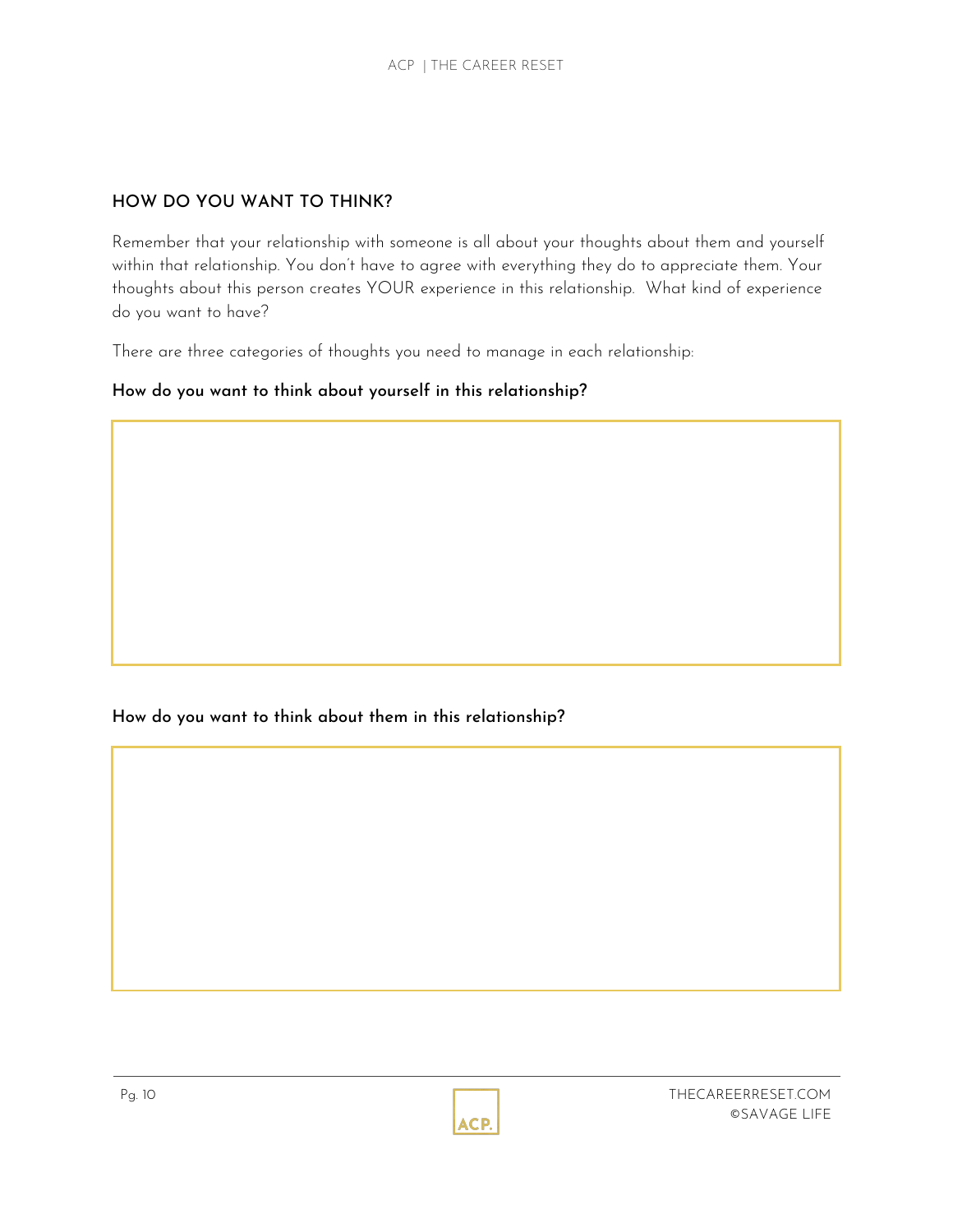How do you want to think they think about you in this relationship?

# WRITE AN "I'VE BEEN MEANING TO TELL YOU" LETTER BELOW.

You don't have to send this letter. It may feel a bit hokey, but writing it feels amazing. The purpose is to solidify your commitment to yourself about how you think and feel about this person.

Dear

I've been meaning to tell you.

I admire you for...

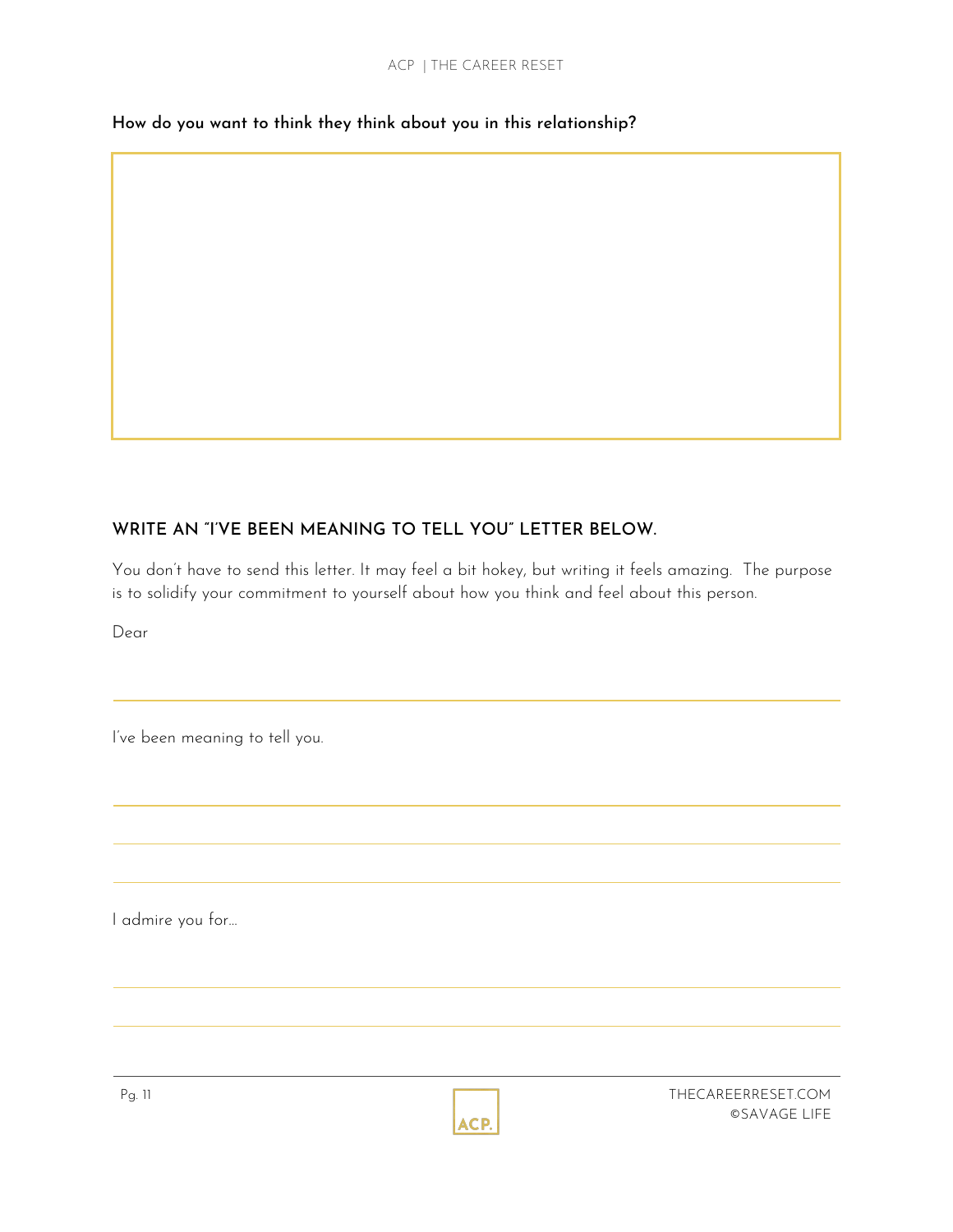#### ACP | THE CAREER RESET

| I'm thankful for      |      |                                    |
|-----------------------|------|------------------------------------|
|                       |      |                                    |
|                       |      |                                    |
| I remember when       |      |                                    |
|                       |      |                                    |
| You have shown me how |      |                                    |
|                       |      |                                    |
| You told me           |      |                                    |
|                       |      |                                    |
| I'm grateful for      |      |                                    |
|                       |      |                                    |
| Pg. 12                | ACP. | THECAREERRESET.COM<br>©SAVAGE LIFE |